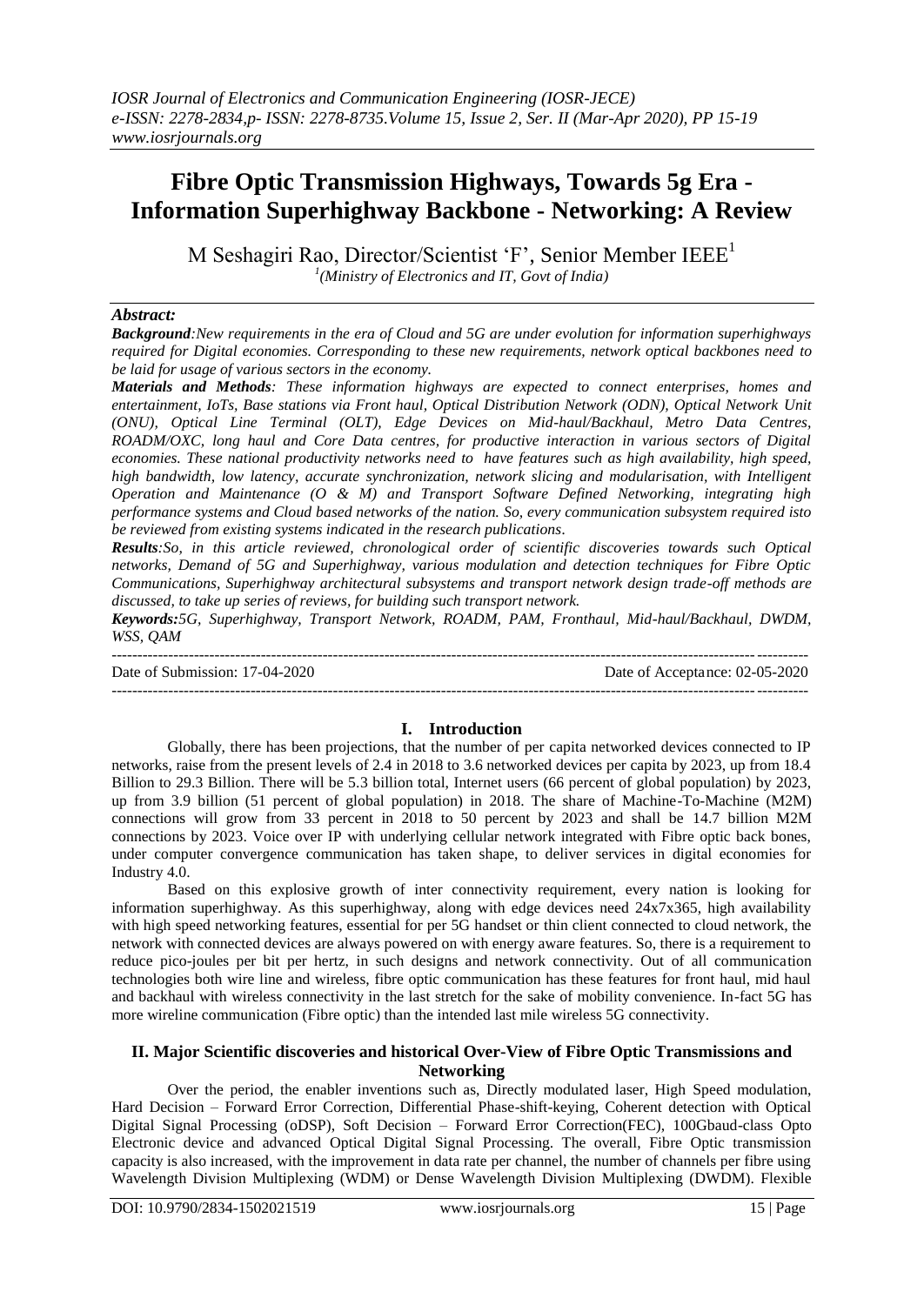Wavelength Management enabled by elements such as Reconfigurable optical add/drop multiplexers (ROADM) are utilised to make optical networks transparent and flexible [2]. The average single fibre transmission capacity increase over the last 30 years has been at a remarkable rate of over 30% per year, reaching 32 Tb/s in 2019, with a multiplication factor of 10,000. The following, ice breaking, scientific advancements in the history made this possible.

Key Technology Advances in Fibre-Optical Transmission

1880 - Invention of Photophone by Alexander Graham Bell

1948 - Formulation of communication Charles Townes channel limit by Shannon

1957 - Principle of Laser Operation by Charles Townes and Arther Schawlow

1966 - Pronouncement of fundamental limit of transmission is below, 20db/km, depending on purity of Fibre and paper proposing Fibre Communication by Charles Kao

1970 - Room temperature, semiconductor laser made first time in Russia, at Loffe Physical Institute in St Petersburg in May and on 1<sup>st</sup> June at Bell Labs

1980 - On Off Keying (Non Return to Zero ) modulation up to the speeds 2.5Gb/s, per channel over 100 Kms single span, with directly modulated laser.

1987 - First Erbium Doped amplifier reported by Southampton.

1988 - Bell Labs demonstrated soliton transmission through 4000 Km of single mode fibre

1990 - On Off Keying (Return to Zero) modulation up to the speeds 10 Gb/s, per channel, 40 Gb/s over 40 Wavelength Division Multiplexing (WDM) for 400 Gb/s and 1000 Kms Multi Span with Hard Detection Forward Error Correction.

1993 - Andrew Chraplyvy et al. at Bell labs transmitted at 10 Gb/s on each of eight wavelengths through 280 km of dispersion managed fibre

1996 - Wavelength Division Multiplexing Systems commercially made available

2000 - DPSK/DQPSK modulation up to the speeds 40 Gb/s per channel, over 40 DWDM for 1.6 Tb/s and 1000 km@40G, 3000 km@10G, with Raman amplifier, ROADMs

2002 - Compensation for Nonlinearity for phase-modulated signals by Bell Labs

2003 - Gigabit Passive Optical Network (GPON) standardised by ITU implementation

2004 - DSP based coherent optical detection concept by University College of London

2009 – Super-channel introduced and demonstrated at 1.2 Tb/s by Bell Labs

2010 - PDM-QPSK 100 Gb/s modulation, 1xN Wavelength Selective Switching, over 80 DWDM with Colourless-Directionless-Contention less – ROADMs, over 4000kms @100G with Coherent Detection, oDSP, Soft Detection Forward Error Correction.

2011 - Bell Labs researched on spatial multiplexing for scaling of optical transport capacity

2012 - Standardization of Flexible-grid WDM by ITU-T G.694.1.2012

2016- Specification of low loss low-nonlinearity optical fibres were specified by ITU-T

2018 - Colour less, Directionless, Contention less, low loss Wavelength Selective Switch (WSS) developed by Lumentum

2019 – Huawei Technologies demonstrated Super C-band transmission with 6 THz optical bandwidth

2020 - PDM-nQAM, CS, PAM8, Discrete Multitone Transponder, MxN Wave length Selective Switching, Flexible Grid, Super Channel Erbium Doped Fibre Amplifier, over 2000 (1000) km @ 200(400)G for 16-32 Tb/s Flex-Grid.

## **III. DEMANDS OF 5G AND SUPERHIGHWAY**

In order to enhance Fibre Transmission capacity to meet the enhanced Mobile Broadband requirement arised, due to 5G connectivity, four physical dimensions of a light wave travelling along a fibre transmission link need to be exploited.

1. Multiple single mode fibres in a same fibre cable – Space Division Multiplexing

2. Amplitude and Phase modulation of an Optical Carrier via. Quadrature Amplitude modulation (QAM), Quadrature Phase Shift Keying (QPSK), Pulse Amplitude Modulation

3. Wavelength Division Multiplexing (WDM), over all Optical Window Bands E, S, C, L Bands - 1360 – 1460 nm, 1460 -1530 nm, 1530-1565 nm, and 1565-1625 nm respectively

4. Polarization Division Multiplexing (PDM), via. Dual Polarization and Polarisation Division Multiplexing.

In a 5G oriented Optical Transport Network, requirements of Front haul, Mid haul and Backhaul and ideally connectivity to Data Centres is a requirement. Mobile network applications have a diverse set of demands such as ultralow latency, ultrahigh availability, ultra large bandwidth and overall optimization of the entire network. Based on the welldefined time-division multiplexing (TDM) and switching in Optical Transport Network (OTN), guaranteed low latency can be achieved to effectively meet the 5G network latency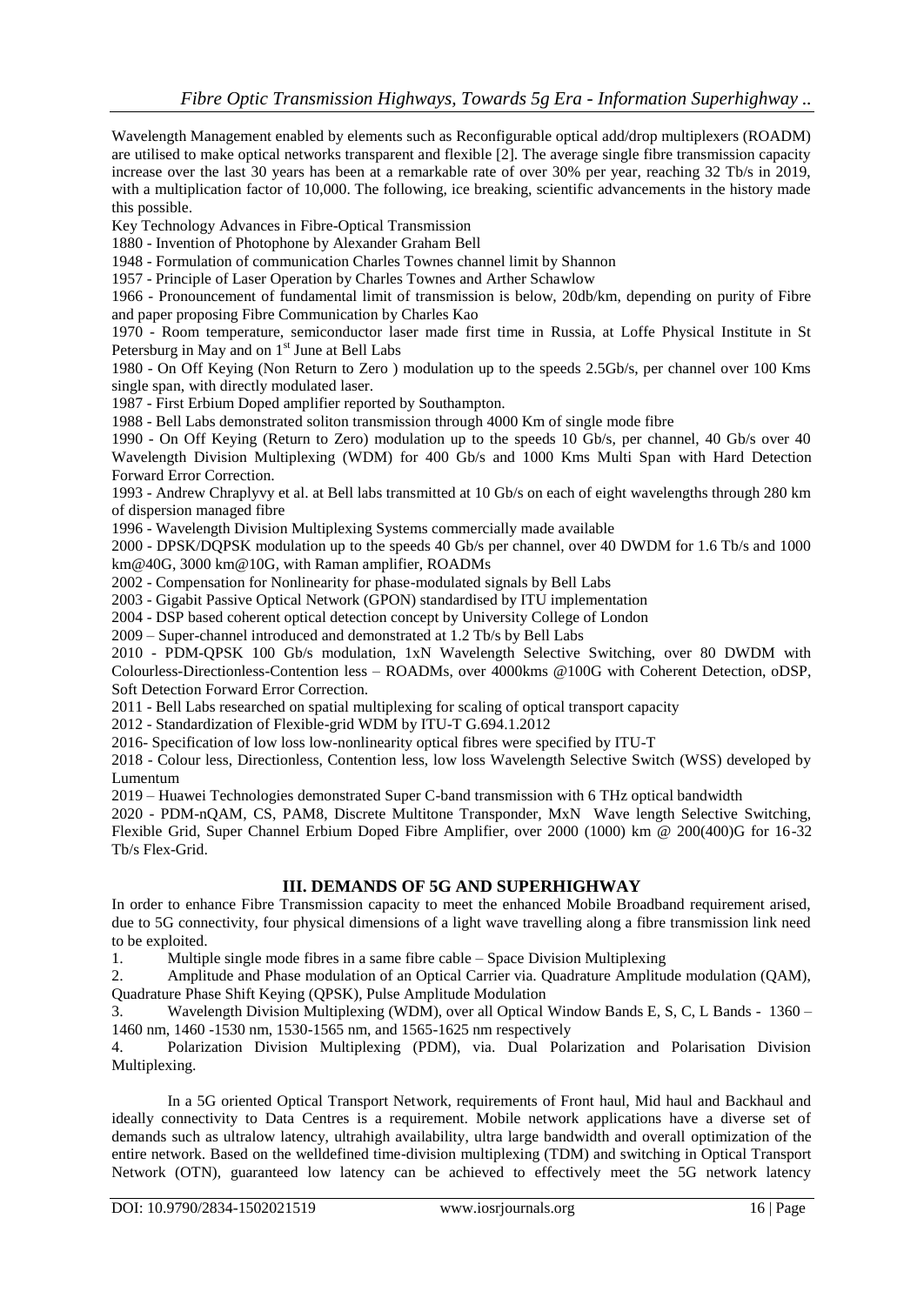requirement. C-RAN is playing an important role in mobile networks by improving network performance via. Coordinated Multipoint Transmission/Reception.

In addition to 5G Fibre Optics, any region/geography also need computer interconnectivity, over it"s all pervading IP/network nodes with high availability(99.999%) and high speed (400 Gbit/sec per channel) features, at lowest technology costs. The developments globally are advancing for interconnectivity of these client computer nodes to cloud servers on which Application Servers in various sectors and Enterprise Architecture are residing. It is not only computer connectivity but also Households for HDTV, internet, based devices, Processes and Monitoring points are getting connected via. IP based IoT devices for Industry 4.0 readiness of Manufacturing, Services and Trade processes, for their productivity and cost competitiveness. Billions of IP based IoT devices are expected by 2025. Moreover, it is expected highest security is in Fibre Optic communication and associated quantum communication. These essential requirements are in general are made possible only through high end Fibre Optic communication technologies and associated subsystems.

# **IV. Optical Modulation and Detection Technologies**

Continuous improvements in modulation and detection techniques increase spectral efficiency in Wavelength-Division-Multiplexed systems, with robustness against transmission impairments and facilitate electrical compensation to some extent. The basic physical attributes of a light wave that can be modulated to carry information are amplitude, phase and polarization. Based on these attributes, the popular modulation and detection schemes are around

#### **Modulation:**

- $\triangleright$  Intensity modulation
- Wavelength/frequency modulation
- $\triangleright$  Temporal modulation
- $\triangleright$  Phase modulation
- $\triangleright$  Polarization modulation

#### **Classification of Detection Systems:**

**Asynchronous:** There are two Detection techniques under Asynchronous classification, Non-coherent and Differentially coherent.

- $\triangleright$  PAM
- **Direct Detection**
- o Envelope Detection
- Non-coherent
- $\triangleright$  DPSK
- Interferometric Detection
- o Differentially Coherent
- Delay and Multiply Detection

#### **Synchronous:**

- $\triangleright$  PSK, QAM
- Coherent Detection
- o Coherent

Digitally modulated optical signal detection methods are classified logically based on traditional distinctions. The traditional distinctions are Coherent, Non-coherent, Differentially coherent detections. In noncoherent detection, only the presence or absence of energy is ascertained and no phase information is recovered.

In any Fibre Optic communication receiver, sensitivity  $n_b/n_{eq}$  is the average number of photons per bit  $n_b$  divided by the equivalent Amplified Spontaneous Emission (ASE) noise factor of the optical amplifier, effecting dispersion. Binary modulation achieves a minimum spectral efficiency of 1b/s/Hz per polarization. 2- Differential Phase Shift Keying with interferometric detection and low implementation complexity is an attractive scheme for its excellent sensitivity. Quaternary modulation doubles spectral efficiency, while achieving higher tolerance to impairments, such as chromatic dispersion (CD) and polarization mode dispersion (PMD). 4- Differential Phase Shift Keying with interferometric detection is better in-spite of additional, for its reasonable sensitivity, while 4-Phase Shift Keying with coherent detection offers better sensitivity.

If, higher spectral efficiency are required higher degree of freedom in the scheme and design need to be incorporated. Quadrature Amplitude Modulation (QAM) with coherent detection offers the best sensitivity among the various detection schemes. The superior performance of QAM is due to the fact that QAM encodes information in two degrees of freedom (two quadrature phases). Whereas PSK, DPSK or PAM encode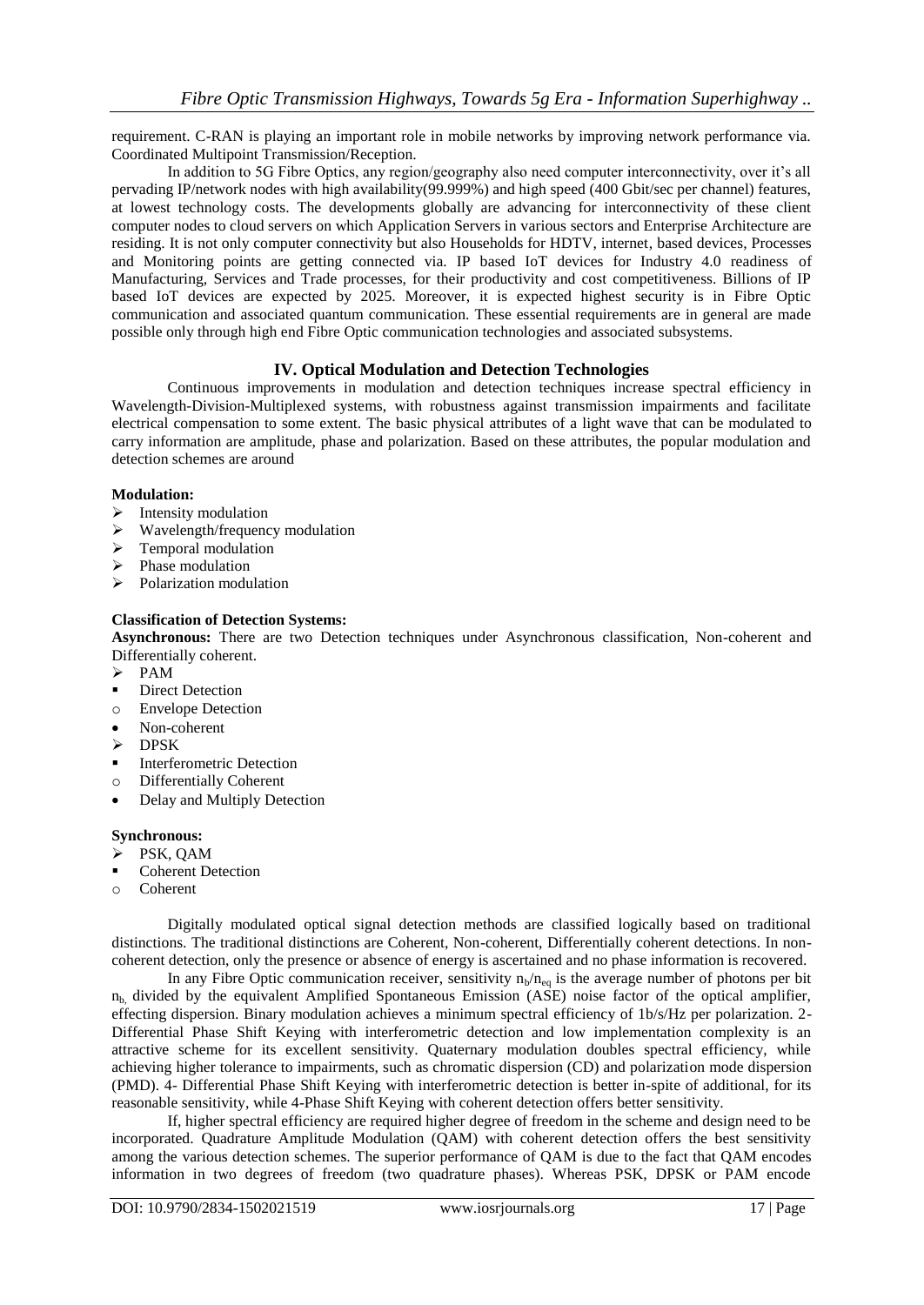information in only one degree of freedom, i.e phase, phase or magnitude respectively. Noncoherent or differentially coherent detection is implemented using direct detection, avoiding the need for a Local Oscillator laser and polarization control or diversity. Any of the 3 techniques are implemented using heterodyne or homodyne down conversion, yielding two potential advantages. These advantages allow, design of a frequency agile receiver to enable wavelength routed switching or frequency hopped transmission and Chromatic Dispersion appear as a linear distortion, facilitating its effective, low-complexity compensation in the electrical domain within some limits.

## **HOMODYNE AND HETRODYNE DESIGN ISSUES**

Homodyne requires the optical receiver to have an electrical bandwidth of the order of the symbol rate  $R_s$ , while heterodyne requires a bandwidth of about  $2R_s$ , which is prohibitive at high symbol rates. In cases, where it is necessary to down convert two quadrature phases of an optical signal such as 1) electrical compensation of nonlinear phase noise in fibre 2) demodulation of quadrature modulation 3) synchronous demodulation in the electrical domain in place of using an optical PLL 4) synchronous demodulation in the electrical domain 5) electrical compensation of Chrominance Dispersion, homodyne requires two balanced optical receivers, while heterodyne requires only one.

DPSK and PSK is implemented using typical distributed-feedback lasers, whereas other modulation/detection techniques require narrower-line width lasers. Some of the Laser linewidths indicated in the literature by researchers, for various detection techniques under various modulation schemes are indicated in terms of  $\Delta v/R_b$  for  $R_b = 10$  Gb/s. These are 1) DPSK (Differentially coherent detection) need 5 Mhz [7] 2) 16-PSK (Coherent detection) need 2.4 Khz need 2.4 kHz [9] 3) 16 QAM (Coherent detection) need 6.9 kHz [10]

#### **V. Superhighway Architectural Subsystems OPTICAL SUPER CHANNELS**

Higher optical line rates of the order of 400G, 500G per fibre and Multi terabit through the use, of super channels have been advanced by the research community. These advancements are changing the way how long-haul networks are designed, with higher spectral efficiency. The increased disparity between client and super-channel line rates drives a switch, based architecture rather than mux-ponders/transponders, in order to aggregate multiple client interfaces onto an optical line. Even though, super channel, based architecture may have shorter optical reach with less sub carrier separation to symbol rate ratio, the North American long haul reference network model, the CORONET of United States topology with 75 nodes, 99 fibres already reached 1221 Kms way back. This architecture assumed an Optical Transport Network (OTN) digital switch and an Optical Add-Drop Multiplexer (OADM) at every node. Super channel lines will necessitate more traffic regulation at intermediate sites without wavelength switching, to be able to have reasonable wavelengths. If, wavelengths chosen are less, naturally it will increase, costly optical-electrical-optical (OEO) conversions and

# **TRANSPORT NETWORKS**

nodal digital switch size requirements

Optical line capacity required to carry a given set of service demands is characterized by Transport Network efficiency. While designing a national network, improving network efficiency is critical to network providers, since it leads to lower networking costs. In such an efficient network design, an approach with right balance between the digital switching i.e Optical- Electrical-Optical (OEO) and the Wavelength Switching i.e Optical-Optical-Optical. In this approach, the digital switching is expected to improve network efficiency by combining partially filled wavelengths into few, fully occupied wavelengths, but also ensures, higher transit traffic in switches, thus increases digital switching capacity requirements and OEO conversion costs. In contrast wavelength switching reduces OEO costs by optically bypassing intermediate switching points, which may lead to, network capacity underutilization, if alone used.

Ultimately, it is the optical line rate, which highly influence the network design trade- off between Optical-Electrical-Optical and Optical-Optical-Optical switching, to provide optimal design balance between the two switching systems, thus the network design trade off differs for 100 Gbps and 500 Gbps super-channels [11]. Higher optical line rates of super channels drive the need for more digital switching diversions of traffic and yield less opportunities for wavelength expressions. In fact, the design is optimized using a capacity. In general, Optical line capacity is decided based on the extent of broadband usage and it"s integration with the economy through various economic sectors. It also depends on, targets of the nation on how on-line and digital, itwant's to be, during the network configuration life. In the research domain, there are results published on required optical line capacity, before 5G era. The results indicated the following, three inefficiencies with 500G Optical Transport Network (OTN) model"s link usage, when applied on CORONET of USA:

 $\geq$  3 x more transit traffic in the 500 Gb/s case: This line rate gives, less opportunities for efficient wavelength expressing, as more Optical-Electrical-Optical traffic is required to approach a full wavelength